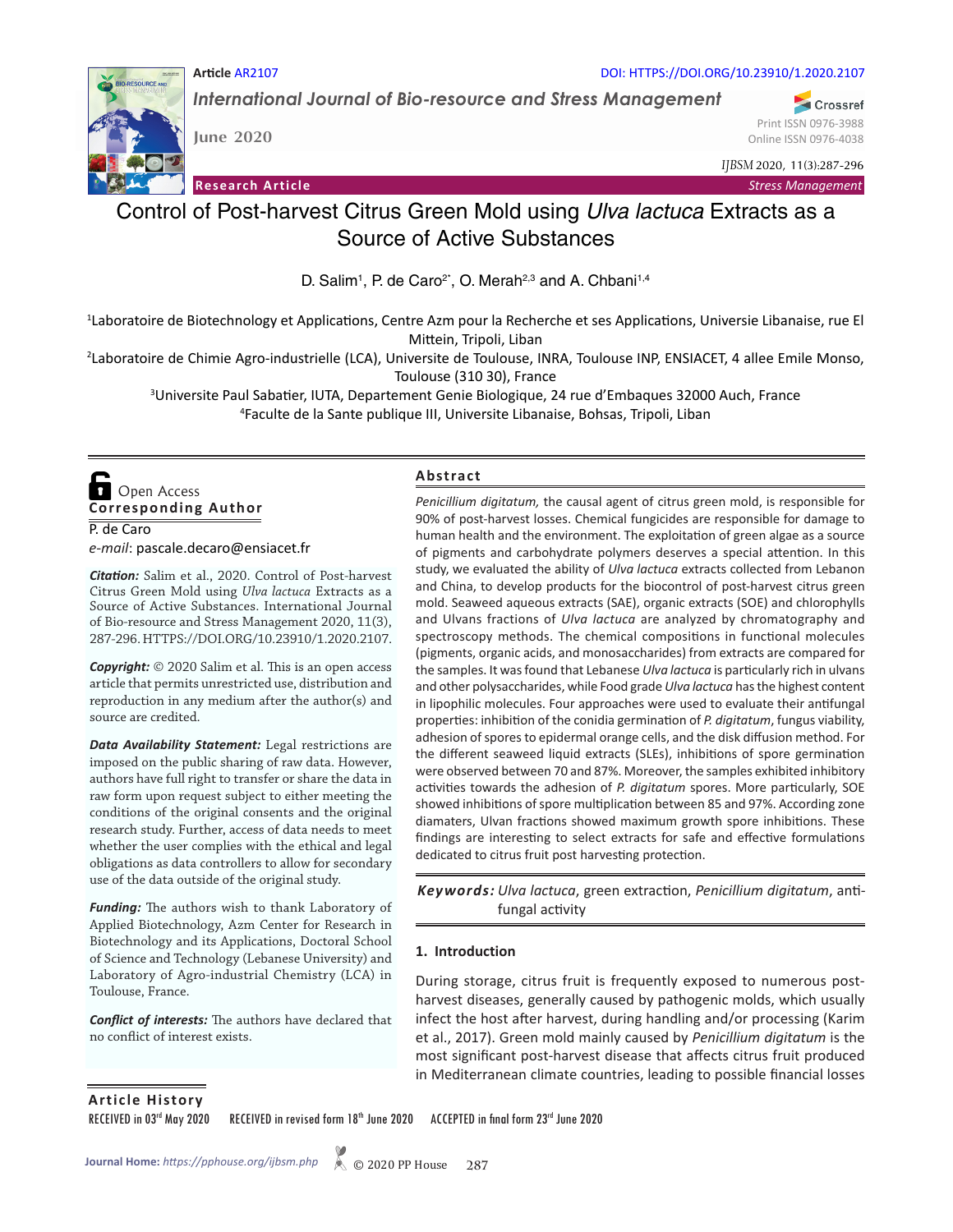during refrigeration, transport, and marketing (D'Aquino et al., 2013). To control this post-harvest disease, several chemical fungicides have traditionally been used, including imazalil (IMZ), thiabendazole (TBZ) and sodium o-phenylphenate (SOPP) (Moretto et al., 2014). These fungicides are efficient in decreasing losses due to the deterioration of food, but they also generate health and environmental concerns mainly due to their cumulative toxic effects. Even though these products were successfully used over more than 25 years, the global tendency seems to be shifting towards a minimal use of chemical fungicides. Hence, there is a need to pursue safer and more eco-friendly alternatives for reducing the decay loss in the harvested commodities (Sharma et al., 2009; Lai et al., 2012). In fact, the intensive use of chemical fungicides promotes the development of resistant isolates of *Penicillium*  spp. (Kinay et al., 2007). Moreover, increasing concerns regarding the residues of fungicides in the fruit, as well as the risks associated with their continued use, have prompted a search for safe and effective alternative strategies (Spadaro and Droby, 2016).

The objective is also to comply with the restrictions on the use of pesticides such as described by the european regulations EC No 1107/2009 concerning the placing of plant protection products on the market and EC No 543/2011 about the labelling of post-harvest substances used on fruits and vegetables. Among the new strategies, the action of natural substances found in the marine macroalgae could be used on a large scale to struggle against the plant-infecting fungi (Ramkissoon et al., 2017). The green macroalgae have received increasing attention in the area of post-harvest pathogen management (Hamed et al., 2018). The natural substances, which are present in green macroalgae, are pigments, polysaccharides, proteins, polyphenols and lipids. The potentiality of these substances to be used for an ecofriendly pest management deserves further investigations (Briand et al., 2010; Zhao et al., 2017).

Seaweeds have a wide diversity in their biochemical compositions, which is related to their physiological and biochemical characteristics (Holdt and Kraan, 2011). There are more than 15,000 primary and secondary metabolites such as polyphenols (Godos et al., 2017). The main component in green seaweeds cell wall are ulvans (sulfated polysaccharides) which represents up to 29% of the algal dry weight (Lahaye and Robic, 2007). Ulvans have already demonstrated significant biological activities such as cytotoxicity (Thanh et al., 2016), antioxidative (Yuan et al., 2018) and antiviral activities (Chiu et al., 2012). In fact, the antifungal activity of *Ulva lactuca* extracts against *P. digitatum* was not yet studied. But, a few studies reported the potential effect of green algae extracts in the fungi inhibition process. For instance, anti-fungal activities are reported for organic extracts of *Ulva lactuca* towards *Penicillium purpurescens* (Kosanic et al., 2015). Shobier et al. (2016) studied the antifungal activity against *Aspergillus flavipes* of ethyl acetate extracts of *Ulva lactuca* from Egypt.

The green seaweed *Ulva linza* showed a protection against the post-harvest green mold *Penicillium digitatum* (Chbani et al., 2013).

Therefore, the present study intended to estimate the variation in the biochemical constituents of extracts from the chlorophyta *Ulva lactuca* collected from Lebanese coastal zones or from China. Green solvents including biobased solvents have been selected to perform an ecofriendly extraction. *In vitro* tests have been implemented to assess the antifungal activities of *Ulva lactuca* liquid extracts (SLEs) and their fractions of chlorophylls and ulvans against *Penicillium digitatum*. A new methodology has been implemented to test the adhesion properties of spores, as their adhesion to orange cells is one of the first stages of the colonization and can be considered as the starting point of the infectious process. The objective is to evaluate the ability of these extracts to be an alternative to chemical fungicides in the process of controlling post-harvest phytopathogens in fruit.

#### **2. Materials and Methods**

#### *2.1. Materials*

Three different samples of *Ulva lactuca* were studied. Lebanese *Ulva lactuca* (Leb Ul.) was freshly and manually collected from a coastal zone of the Mediterranean, El Mina (34 ° 26 'N–35 ° 50' E) in Tripoli, Lebanon, on 1 May 2017. The algae were cleaned with seawater to remove unwanted impurities, then cleaned three times with distilled water and dried at room temperature until the mass remained constant. The samples were then stored hermetically at room temperature. Two other samples of dried *Ulva lactuca* in powder Food and Feed quality (Ch Ul. PFo , Ch Ul.PFe ) were purchased from Fujian, Mainland China (Fuzhou Wonderful Biological Technology Co., Ltd.).

#### *2.2. Preparation of seaweed liquid extracts (SLEs)*

The seaweed liquid extracts (SLEs) were prepared using water or green organic solvents of different polarities (Figure 1). Two fractions rich in ulvans and in chlorophylls were also isolated.

#### *2.2.1. Seaweed aqueous extracts (SAE)*

SAE were prepared according to a previous study (Chbani and Mawlawi, 2014), based on a protocol adapted from Jimenez et al. (2011). A volume of 100 ml of boiling Milli-Q water was added to five grams of dried algae put on a flask. The medium was stirred magnetically for one hour at room temperature. The solid residue was then filtered through a double layer of sterile muslin filter. The filtrate was dried at 60 °C during 5 hours and stored at 4 °C until analysis.

#### *2.2.2. Seaweed organic extracts (SOE)*

Five grams of algal material were macerated in 100 ml of an organic solvent (acetone, ethanol or ethyl acetate) at room temperature in dark for a period of three days under magnetic stirring. A centrifugation at 10 000 g was carried out for 5 min. If necessary, the medium is filtered and the organic solvent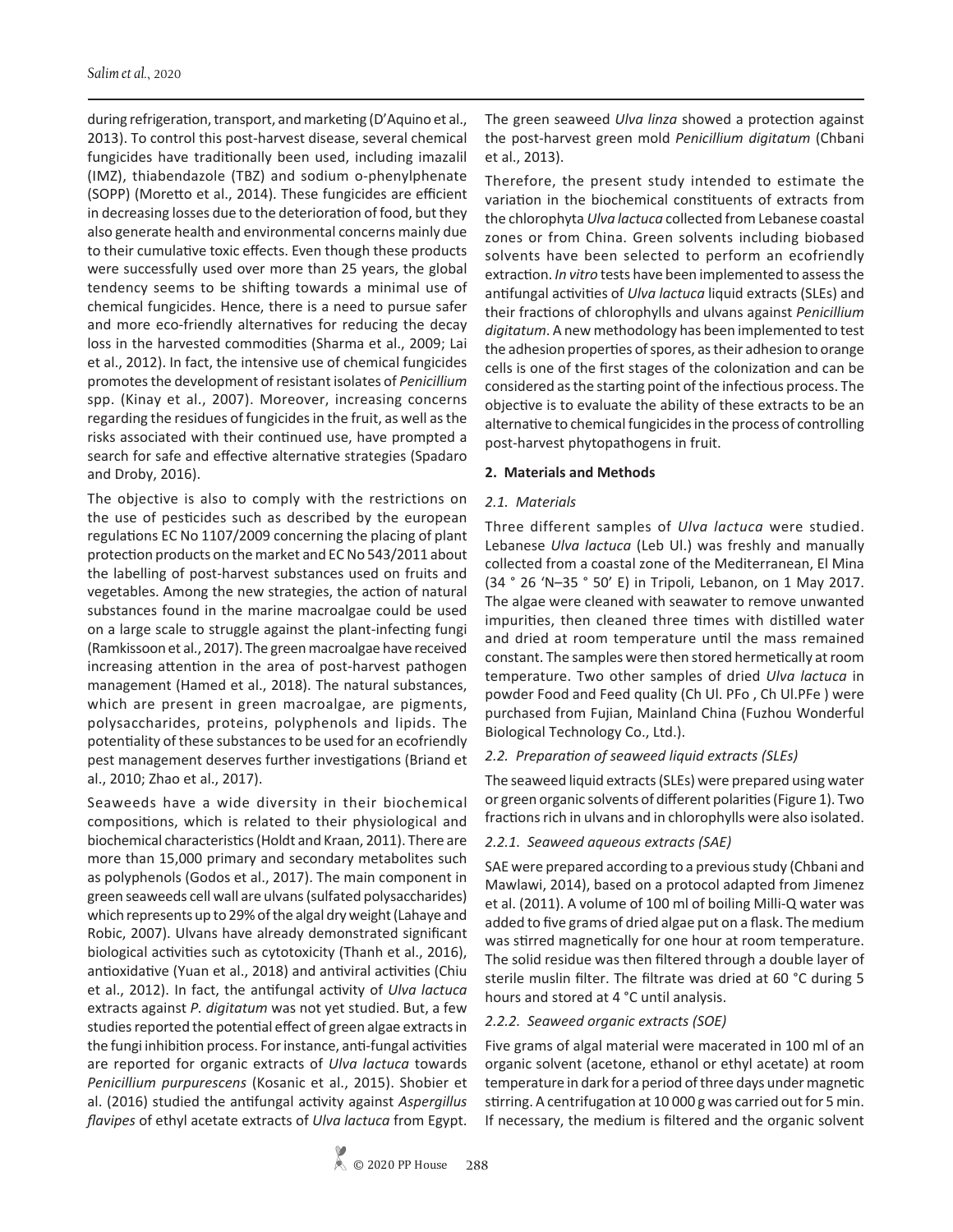

# Figure 1: Strategy to generate *Ulva lactuca* extracts

evaporated under vacuum at 45 °C, and the extract stored at 4 °C until analysis.

#### *2.3. Extraction of selective fractions*

#### *2.3.1. Ulvans extraction*

Twenty grams of dried seaweed were treated at room temperature with a 4:2:1 MeOH-CHCl<sub>3</sub>–H<sub>2</sub>O mixture to remove the colored matter. After filtration, the defatted algal biomass (Thanh et al., 2016) was used to obtain Ulvans following the method of Mao et al. (2006). The resulting alga was placed into 400 ml of water. This solution was continuously stirred and kept at 80–90 °C in a hot-water bath for 2 h. The medium was centrifuged, and the liquid supernatant was filtered. The water extract was concentrated by a rotary evaporator to reduce the volume and precipitated with 3 vol. of absolute ethanol. The precipitate was separated, then re-dissolved in distilled water, and dried in a vacuum oven at 40 °C to obtain 3, 7 g of purified ulvan from Lebanese *Ulva lactuca*.

# *2.3.2. Pigments extraction*

Five grams of *Ulva lactuca* were homogenized in acetone (100 ml, 80%) and allowed to stand overnight in dark at 4 °C for complete extraction followed by centrifugation at 10 000 g for 5 min.

# *2.3.3. Fractionation of pigments by TLC*

The pigments present in the acetonic extracts (cf. 2.3.2) were separated by the thin layer chromatography on  $10\times20$  cm<sup>2</sup> silica gel plates (Sigma Aldrich). 5 µl of *Ulva lactuca* extracts were applied to 1 cm of the base of plate and developed with hexane/ acetone (75:25 v/v) (Bhagavathy et al., 2011). The separated compounds were located and identified by visualizing plates stained with a UV lamp at 254 nm and 365 nm. The Rf values of pigments were measured and compared with the reports available for standard pigments.

# *2.3.4. Separation of chlorophyll a and b*

The separation of chlorophylls a and b was carried out by

the method of differential solubility of pigments in organic solvents (Prat, 2007).

#### *2.4. Characterization of fractions*

#### *2.4.1. Pigments analysis with high pressure liquid chromatography coupled with UV detector (HPLC-UV)*

The acetonic extracts of *Ulva lactuca* (obtained by protocol 2.2.2) were analyzed by an external calibration method using a Dionex-Refractometer diode (UltiMate 3000). The samples were diluted with methanol and filtered using a micro-filtration cartridge Polyray 0.45 micron to eliminate cell residues. The column (SunFir Watess)  $C_{18}$  used was an apolar column (5  $\mu$ m, 4.6×150 mm<sup>2</sup>) with a pre-column. The temperature of the furnace was 50 °C, the injection volume was 20  $\mu$ l and  $\lambda$  = 430 nm. The mobile phase was a mixture of solvent A (H<sub>2</sub>SO<sub>4</sub> 5 mM), B (acetone), C (H<sub>2</sub>O) and D (pure methanol), according to a step gradient, lasting 30 min, which started from 55% B, changing at 62% in 1 min, rising up to 100% B at 15 min before ending with 25% D. Then, the mobile phase composition was kept constant until the end of the analysis. Total acquisition time was 30 min. The analyzed compounds were identified by comparing their elution times with those of the standards.

#### *2.4.2. Spectrophotometric scanning for chlorophylls fractions*

The chlorophyll fractions were scanned using a Thermo Scientific spectrophotometer. Triplicate scanning was performed in a 3 ml-quartz cell in the range 400-700 nm. The degree of purity was defined as the relative percent of chlorophyll area peak to the total area of peaks determined either by a spectrophotometric scanning from 300 to700 nm or by HPLC using absorbance measurements (430 nm).

# *2.4.3. Monosaccharide and disaccharide analysis by High Pressure Liquid Chromatography (HPLC)*

Five concentrations (5 mg  $\vert$ <sup>-1</sup>, 15 mg  $\vert$ <sup>-1</sup>, 30 mg  $\vert$ <sup>-1</sup>, 60 mg  $\vert$ <sup>-1</sup>, and 100 mg l<sup>-1</sup>) of standards (glucose, galactose, xylose, arabinose,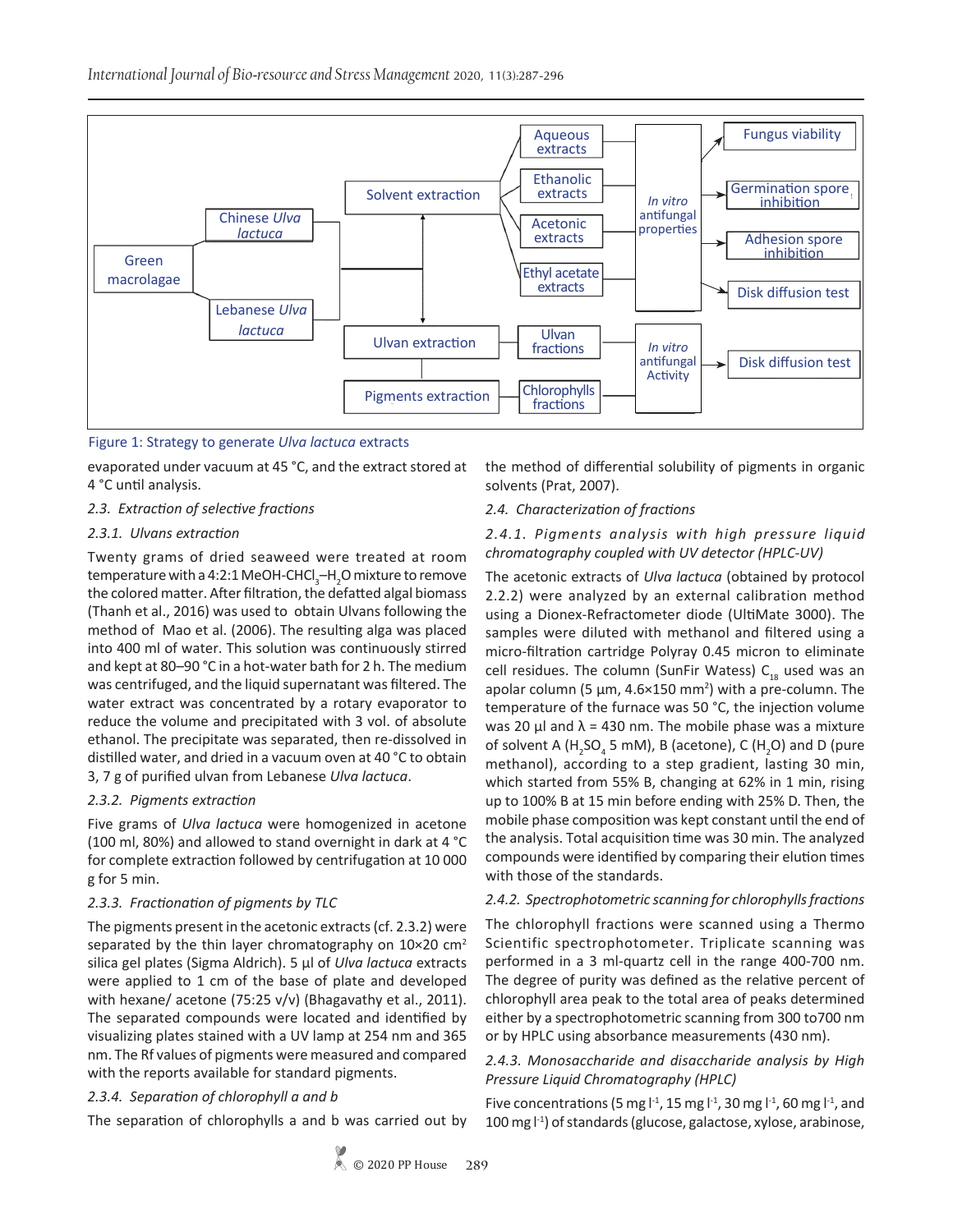rhamnose, fucose, mannose, mannitol, and sucrose) were dissolved in 1000 ml of Milli-Q water, and then 125 μl of fucose standard was added. One milliliter of aqueous extract was dissolved in 25 ml of Milli-Q water, and then 3mL of the solution with 125 μl of fucose standard was added to the vial, after filtration with the micro-filtration cartridge Polyray 0.45 micron.

Monosaccharides were analyzed by ion exchange chromatography with a CarboPac PA1 column (Dionex). The eluent was potassium hydroxide, at a flow rate of 1 ml.min-1. The following concentration gradient was used: 2 mM for 39 minutes, increasing to 10 mM for 2 minutes, 100 mM for 8 minutes and 100 mM for 3 minutes. The temperature was set to 25 °C. The injection volume was 25 µl. External standards were used for polysaccharide identification. Fucose was used as an internal standard for polysaccharide quantification.

# *2.4.4. Anion and organic acid analysis by high pressure Ion chromatography (HPIC)*

Chromatographic analysis was performed using a Dionex apparatus with an AS 11-HC (4 mm) anion-exchange column and an AG11- HC precolumn. 25 µl of each sample was injected into the loop of the chromatograph. The flow rate was 0.5 ml  $min<sup>-1</sup>$  with a gradient between phase A (ultra-pure water) and phase B (a solution at 2 mM KOH) during 50 min.

#### *2.4. In vitro antifungal activity*

#### *2.5.1. Preparation of pathogen inoculum*

Protocol was adapted from Li Destri Nicosia et al. (2016). Fungal isolates of *Penicillium digitatum* were obtained from infected oranges and then cultivated on malt extract agar (MEA, Sigma–Aldrich) in order to obtain single conidia colonies. For inoculum growth, cultures were kept at 22 °C for 7–10 days. Obtained spores were then collected using a sterile spatula, diluted in sterile distilled water, and then vortexed for 1 min to ensure uniform mixing. The concentration was fixed to  $10^8$  spores ml<sup>-1</sup> using a densitometer (Biosan DEN-1B, McFarland densitometer). This solution was then diluted to two solutions;  $S1 = 10^6$  spores m $1^4$  was used for the study of extract effects on spore germination in liquid medium and on germ tube elongation, and  $S2 = 2 \times 10^3$  spores ml<sup>-1</sup> was used to study the extract effects on fungus viability in solid medium.

# *2.4.2. Effects of of SLEs on spore germination and germ tube elongation*

The solution S1 (12.5  $\mu$ l at 10<sup>6</sup> spores ml<sup>-1</sup>) were transferred to Eppendorf tubes to which 25 μl of SLEs. Then 12.5 μl of potato dextrose broth (PDB, Sigma–Aldrich) were added. Sterile ultrapure water, organic solvent (acetone, ethanol, ethyl acetate) and Nystatin were used as negative and positive controls, respectively. The tubes were then mixed and incubated for 20 hours at 22 °C followed by a vortex in order their homogenization. Afterward, 2 μl of spore suspension were transferred to microscope slides, mixed with 2 μl of Lactophenol blue than observed at a magnification of 40 for

spore germination and tube elongation. For each slide, three observations were randomly done.

#### *2.4.3. Effects of SLEs on fungus viability*

In order to evaluate the SLEs effects on pathogen viability, 0.5 ml of solution S2 ( $2\times10^3$  C ml<sup>-1</sup>) was transferred to Eppendorf tubes containing 0.5 ml of SLEs. Sterile ultrapure water, organic solvent (acetone, ethanol, ethyl acetate) and Nystatin were respectively used as negative and positive controls. Tubes were gently mixed and then incubated for 20 hours at 22 °C. Afterwards, the tubes were mixed and 100 µl of each mixture were spread on MEA culture medium containing ampicillin and streptomycin. Finally, cultures were incubated at 25 °C and the number of colony-forming units (CFU) was counted after 3–4 days.

The CFU percentage of each tested extract was then calculated by comparing it with water, used as a negative control.

#### *2.4.4. Effects of SLEs on the adhesion of spores to the epidermal orange cells.*

Protocol was adapted from Kimura and Pearsall, (1978) viable fungi adhered much better than did nonviable fungi, and this adherence was greater at 37 than at 25 degrees C. Viable yeasts, preincubated in saliva for 90 min at 37 degrees C before being washed and mixed with epithelial cells in phosphate-buffered saline, adhered better than nonviable yeasts or yeasts preincubated in phosphate-buffered saline. Enhanced adherence in saliva appeared to be associated with germination of the yeast cells. Conditions permitting germination (growth in tissue culture medium 199 at 37 degrees C but not at 25 degrees C. The orange cells were collected in the middle ripening stage, by scratching its outer peel. These cells were then washed in PBS  $(1 \text{ ml tube}^{-1})$ , centrifuged at 2500 g for 10 min, and finally re-suspended in 1 mL PBS for counting. *Penicillium digitatum* spores were taken from an infected orange and cultivated on MEA for 4 days at room temperature. Spores were then suspended in PBS. Spores and oranges cells' concentrations were evaluated using a densitometer (Biosan DEN-1B, McFarland densitometer). Spores and oranges cells' solutions were diluted to obtain concentrations of  $10^7$  cells ml<sup>-1</sup> and  $10^5$  cells ml<sup>-1</sup> respectively; 1 mL of orange cells suspension was brought into contact for 1 h with 1 ml of crude extracts solutions. After 1 h of incubation, 1 ml of *Penicilium* spores was added to the various mixtures and the whole mixture was stirred for 2 h at room temperature. After 2 h of incubation, the preparation was washed 3 times in PBS; for a clean wash, 0.5 ml of PBS solution was added each time and the mixture was centrifuged at 2500 g for 10 minutes. The aim of these centrifugations is to eliminate the remaining free spores. The cells being in suspension, the test reading was carried out by the examination of fresh pellet reconstituted in 0.1 ml PBS. The adhesion index is defined as the number of *Penicillium digitatum* spores fixed per orange cell. An index greater than 25 is the indicator of a strong adhesion, whereas, for an index below 10, the adhesion is low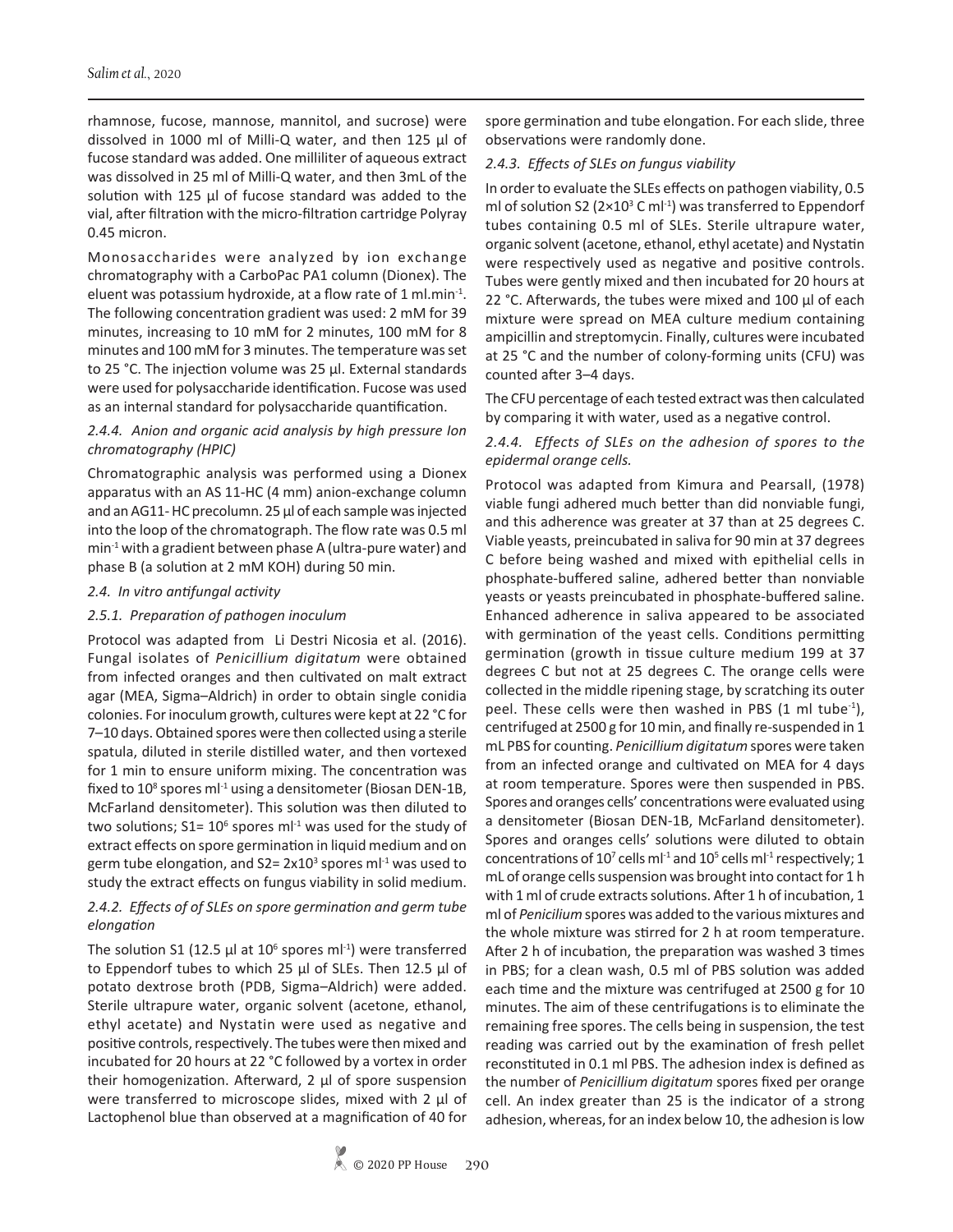(Linas, 1986). An average of the number of spores that have adhered to epithelial cells were calculated from triplicate.

# *2.4.5. Disk diffusion test for SLEs, Ulvans and chlorophylls*

The determination of the antifungal properties of the extracts of *Penicillium digitatum* was carried out by a Disk diffusion test on Malt Extract agar, previously inoculated by flooding with *P. digitatum*. The microorganisms were grown on MEA (Sigma Aldrich) plates at 24 °C for 48 hours prior to seeding into MEA. One or several colonies of a similar morphology of each *P. digitatum* were transferred into the sterile distilled water and adjusted to the 0.5 McFarland turbidity standards (107 C ml-1 suspension). Inoculates of the *P. digitatum* were seeded on MEA. Each sterile disc was impregnated with 25 μl SLEs obtained according to protocol 4.2 or 25 μl Ulvan fractions (500 mg in 10 ml distilled water) or 25 μl chlorophyll fractions (500 mg in 10 ml acetone). The sterile filter discs, 6.4 mm in diameter, were placed on inoculated agar medium and incubated at 24 °C for 48 hours. Nystatin (100 U/disc) was used as a positive antifungal control. The results were determined from the presence or absence of growth and the size of the inhibition zone. The diameter (mm) of the growth inhibition halos caused by the different extracts was measured. All the assays were carried out in triplicate.

# *2.5. Microscopic observation*

Observations at high magnification (×1000) were performed. A small quantity of cell suspension was placed on a specific plate (Nikon SMZ 1500). The images were captured under a constant exposure and illumination by a Nikon eclipse E600 camera.

# *2.6. Statistical analysis*

All the data were subjected to variance analysis using the GLM procedure of SAS (SAS Institute, 1987, Cary, NC, USA). The mean pair wise comparisons were based on a Duncan test at 0.5% probability level.

# **3. Results and Discussion**

# *3.1. Extraction yield*

# *3.1.1. Extraction yield of SLEs*

Four solvents were selected to test the effect of a variable polarity on the extract compositions and on their properties. Extraction yields for *Ulva lactuca* from different geographic origins are presented in Table 1 and were calculated according to the formula below.

| % extraction yield=100× | Final Weight of dried extract    |  |  |  |  |
|-------------------------|----------------------------------|--|--|--|--|
|                         | Initial weight of dried material |  |  |  |  |

Extraction yields are expressed in % w/w dry weight (d.w).

As expected, extraction yields depend on the solvent (hydrophilic and protic degree), as the solvents have various affinities with the chemical substances to be extracted (Table 1).

We can observe that Lebanese *Ulva lactuca* contains the most

abundant hydrophilic fraction. Among the lipophilic fractions extracted with ethyl acetate, Food grade sample is the richest

|         |  | Table 1: Yields in agueous and organic extracts of Ulva |  |  |  |
|---------|--|---------------------------------------------------------|--|--|--|
| lactuca |  |                                                         |  |  |  |

| Type of                  | Solvent          | Macro algae              |                         |                |  |  |
|--------------------------|------------------|--------------------------|-------------------------|----------------|--|--|
| extraction               |                  | Lebanese<br>Ulva lactuca | Chinese Ulva<br>lactuca |                |  |  |
|                          |                  |                          | Food<br>powder          | Feed<br>powder |  |  |
| Aqueous<br>extract (SAE) | Water            | $44+0.1$                 | $30.7 + 0.0$            | $30.7 \pm 0.0$ |  |  |
| Organic                  | Fthanol          | $5.7 \pm 0.1$            | $10.6 + 0.3$            | $25.6 + 0.2$   |  |  |
| extract<br>(SOE)         | Acetone          | $25.0 \pm 0.1$           | $33.1 \pm 0.9$          | $21.2 \pm 1.2$ |  |  |
|                          | Ethyl<br>acetate | $6.5 \pm 0.2$            | $13.2 + 1.2$            | $5.8 \pm 0.1$  |  |  |

in lipids. This sample also has the highest acetonic fraction. As for Feed grade sample, it generates the most abundant ethanolic fraction.

The yield (6,5%) obtained for the lipophilic extract from Lebanese *Ulva lactuca* was close to the lipid content (7.8% w/w in dry matter) found by Yaich et al. (2014) in *Ulva lactuca* collected in Tunisia, according to AFNOR protocol (1984).

Palmitic acid was the most abundant fatty acid in the lipidic fraction from *Ulva lactuca* (Yaich et al, 2014). Bhagavathy et al. (2011) and Tabarsa et al. (2012) suggested the contribution of fatty acids in the antimicrobial activity. In fact, the presence of lipids in the extract may be significant as they form a protective matrix for bioactive compounds, thus preserving their efficiency over time.

# *3.1.2. Extraction yield of Ulvans*

These sulfated polysaccharides have already been used as an alternative treatment for chemical fungicides (Merillon and Riviere, 2018). Extraction of ulvans showed that Lebanese *Ulva lactuca* is particularly rich in ulvans, which is in agreement with the high extraction yield obtained for its SAE. The extraction yield was 18.5 %,  $(\pm 1.2)$  against 6.3%  $(\pm 0.1)$  and 9.8%  $(\pm 0.4)$ for food and feed grades respectively (Chinese *U. lactuca*). *Ulva lactuca* collected from Vietnam had 15% of ulvans with similar extraction conditions (Thanh et al., 2016).

# *3.2. Characterization of fractions SAE and SOE*

# *3.2.1. Pigment composition*

The separation by TLC showed that acetonic extracts (Protocol 2.3.3) contain three kinds of pigments (chlorophylls, carotene and xantophylls) which were identified with their frontal ratio and their absorption maxima. HPLC-UV analyses have confirmed the three pigment categories, and showed that chlorophylls were the major pigments (Figure 2). Food grade sample was the richest one in chlorophyll. This result is in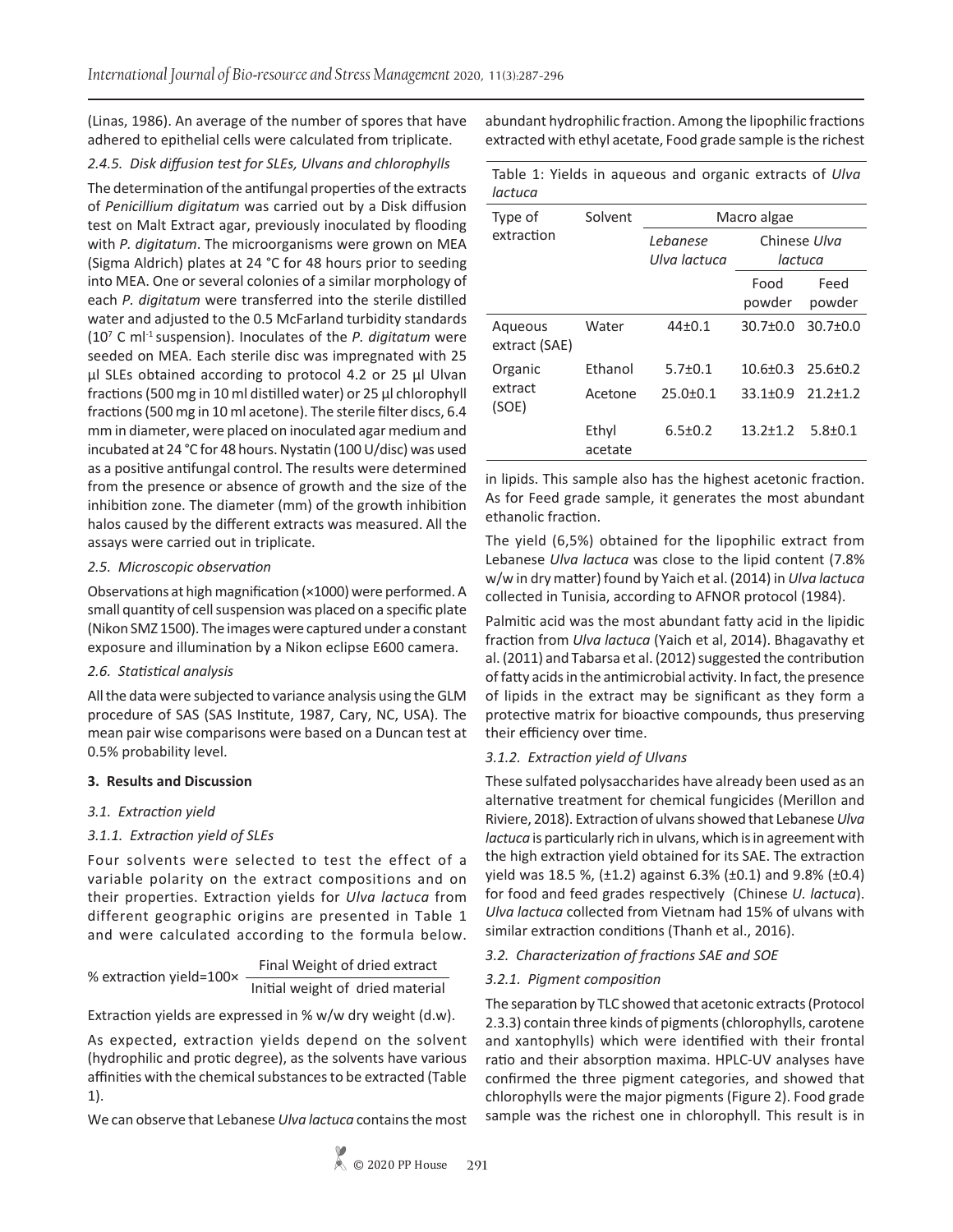agreement with the high yield in acetonic extract. A similar content in chlorophyll (2.1 mg g-1) was found in *U. lactuca* from the Indian coast (Chakraborty and Santra, 2008).

Liposoluble pigments of marine algae are already known for beneficial biological activities, such as antioxidant properties (Pangestuti and Kim, 2011).



Means in each compound with different letters (a-b-c-d) are significantly different (Duncan test at 0.5% probability level) Figure 2: Pigment contents (mg  $g^{-1}$  DM) of the studied seaweeds *Ulva lactuca*

#### *3.2.3. Monosaccharide and disaccharide analysis*

Table 3 indicates the polysaccharide compositions of SAE analyzed by HPLC. The compositions in sugar differ from one sample to another. The Lebanese *Ulva lactuca* extract had the highest total content in sugar (77 mg  $l^{-1}$ ) mainly due to fructose and rhamnose coming from ulvans. Sucrose was clearly the most abundant sugar in Food grade samples (Table 2).

*3.2.4. Anions and organic acids composition of SAE* 

Organic acids and some anions were detected in SAE by HPIC (Figure 3). All the samples of *Ulva lactuca* contain succinic acid and sulfates mainly due to sulfated polysaccharides (Figure 4). Low amounts of maleic acid and phosphate compounds were found in *Ulva lactuca* extracts.

Furthermore, Lebanese *U. lactuca* provided the richest ulvans fraction in sulfates (17.8% ±0.2), against about 8% of sulfates in ulvans from Chinese *U. lactuca*. Sulfated polysacchrides from an ulva green seaweed have already shown their contribution to struggle against fungi on plants (Paulert et al., 2009).

To conclude this part, we found that Food grade *Ulva lactuca*  has the highest lipophilic fraction, rich in liposoluble pigments (chlorophyll and carotenoids) and organic acids*.* Moreover, the monosaccharides and ulvans contents confirmed the abundant hydrophilic fraction found for Lebanese *Ulva lactuca.* Such results confirm the potential anti-fungal activity of these extracts, hence the tests carried out with *Penicillium digitatum.* 

Table 2: Monosaccharide and disaccharide compositions of *Ulva lactuca* aqueous extracts (HPLC analysis)

| Algae source | Amounts (mg $\lceil \cdot^1 \rceil$ )  |                 |                 |                  |        |                  |                 |            |  |
|--------------|----------------------------------------|-----------------|-----------------|------------------|--------|------------------|-----------------|------------|--|
|              | Rhamnose                               | Galactose       | Glucose         | Sucrose          | Xylose | Fructose         | Mannitol        | Total      |  |
| Ch Ul. PFo   | n.d.                                   | $1.05 \pm 0.06$ | $1.35 \pm 0.04$ | $52.32 \pm 0.04$ | n.d.   | n.d.             | $3.95 \pm 0.04$ | 58.68±0.04 |  |
| Ch Ul. PFe   | n.d.                                   | $2.31 \pm 0.03$ | $25.23 + 0.01$  | n.d.             | n.d.   | $37.32 \pm 0.03$ | n.d.            | 64.87±0.03 |  |
| Leb Ul.      | $4.362 \pm 0.01$                       | n.a.            | $5.98 \pm 0.02$ | n.d.             | n.d.   | 66.61±0.04       | n.a.            | 76.95±0.04 |  |
| .            | $\mathbf{r}$ . The set of $\mathbf{r}$ | $\sim$          |                 |                  |        |                  |                 |            |  |

Values are expressed as the mean of three measurements  $\pm$  SD

Table 3: Antifungal activities around the wells of *Ulva lactuca* extracts and fractions in relation to inhibition zone diameter (mm)

|          |               | Inhibition zone diameter (mm) |          |           |               |           |        |       |
|----------|---------------|-------------------------------|----------|-----------|---------------|-----------|--------|-------|
|          |               | Extracts                      |          |           |               | Fractions |        |       |
|          |               | Aqueous                       | Acetonic | Ethanolic | Ethyl acetate | Chll a    | Chll b | Ulvan |
| Seaweeds | Ch Ul. PFo    | 12.5                          | 14.1     | 13.1      | 12.5          | 11        | 10     | 19    |
|          | Ch Ul. PFe    | 11.1                          | 13.8     | 14.2      | 12            | 15        | 10     | 17    |
|          | Leb Ul.       | 13                            | 13.8     | 12.3      | 14            | 14        | 10     | 16    |
| Control  | Nystatin      |                               |          |           | 13.5          |           |        |       |
|          | Water         |                               |          |           | 0             |           |        |       |
|          | Acetone       |                               |          |           | 10.2          |           |        |       |
|          | Ethanol       |                               |          |           | 9.3           |           |        |       |
|          | Ethyl acetate |                               |          |           | 7.3           |           |        |       |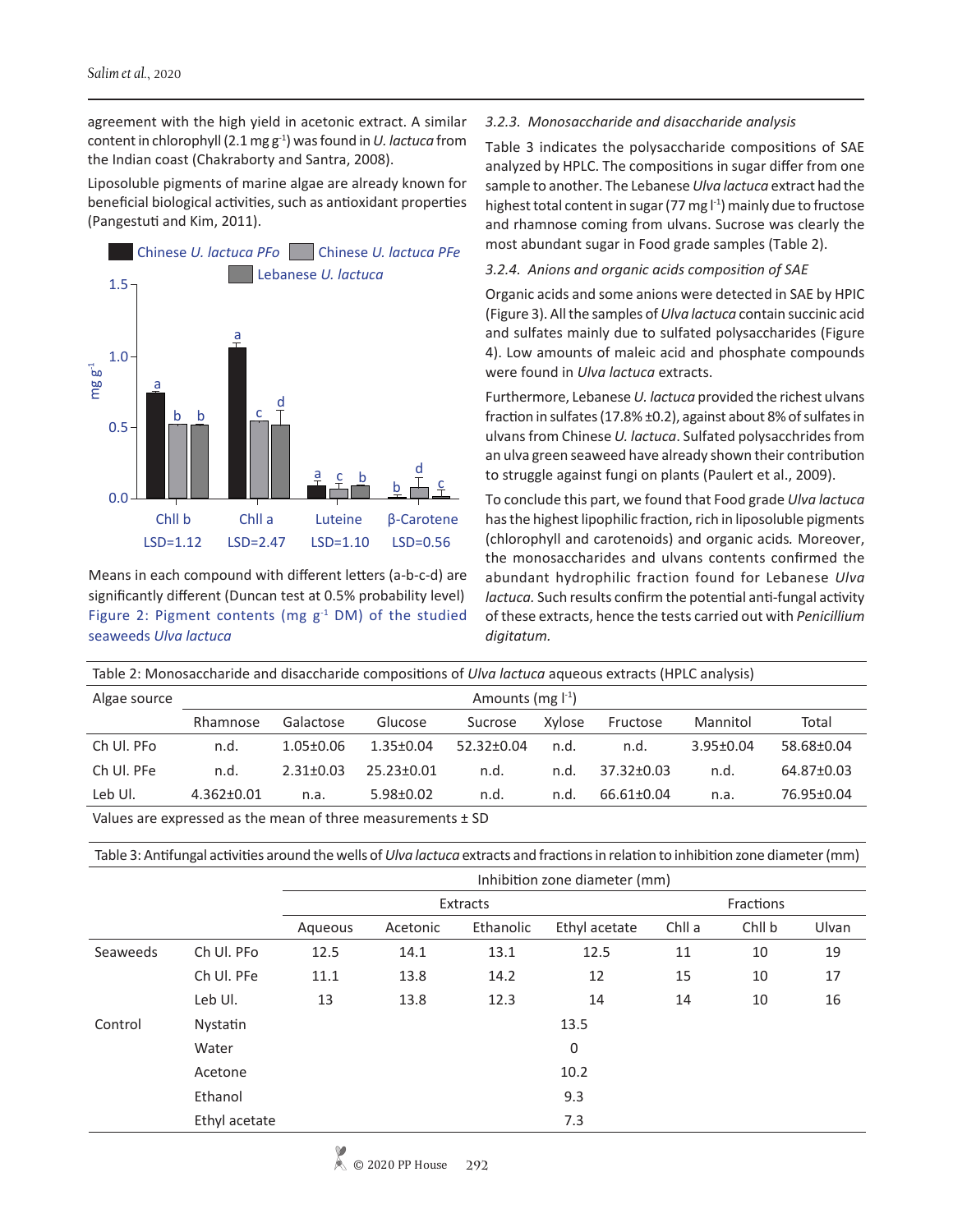

Figure 3: Organic acids and anions contents (%) in the aqueous extracts of *Ulva lactuca*. For each compound, means with different letters (a-b-c-d) are significantly different (Duncan test at 0.5% probability level)

#### *3.3. In vitro antifungal activity of SLEs*

#### *3.3.1. Effects of SLEs on spore germination and on fungus viability*

After 20 h of incubation, inhibitions of spore germination for all the extracts ranged between 70 and 87%, compared to water (0%), acetone (20%), ethanol (25%), ethyl acetate (10%) as a negative control and Nystatin (100%) as a fungicidal

#### standard (Figure 4A).

After an incubation at 25 °C for 3–4 days, the number of colony-forming units (CFU) was recorded. The tested extracts (Figure 4B) led to inhibition percentages of CFU ranged between 70% and 97%, compared to the negative controls with lower percentages of inhibition (water 0%, acetone 23%, ethanol 31% and ethyl acetate 17%). The extracts SOE in particular, inhibit the development of the fungal pathogens, with inhibitions of spore multiplication between 85 and 97%.

When SLEs inhibited the germination of *P. digitatum* and its multiplication*,* it means that the infectious life cycle can be stopped.

#### *3.3.2. Effects of SLEs on the adhesion of spores to the epidermal orange cells.*

The adhesion of *Penicillium digitatum* spores to the epidermal cells of oranges can be considered as the first main step in the inhibition of the infectious cycle of this pathogen. Moreover, the adherence of fungus on the host cells is known to be a prerequisite for the attachment, colonization, and infection of the cells by the pathogen (Sebastian and Keerthi, 2013).

Figure 5 shows the adhesion of *P. digitatum* spores to the epidermal cells of oranges in the presence of the SLEs. Indexes of adhesion for tested extracts were lower than 10, which, according to Linas (1986), indicates a low spore adhesion. A high adhesion was observed with water (AI=26), low adhesions were observed for organic solvents used as negative controls. In these conditions, the results clearly show that all tested



Figure 4: Inhibition percentages of spore germination (A) for Lebanese (Leb) and Chinese (Ch) *Ulva lactuca* (Ul.) Food powder (PFo), Feed powder (PFe), aqueous extracts (Aq.exts), Acetonic extracts (Ac. exts), Ethanolic extracts (Eth. Exts) and Ethyl acetate extracts (Ethyl ac. exts.): Inhibition percentage of colony-forming units (CFU) of fungal pathogens (B) on MEA medium incubated for four days with SLEs (B). Means with different letters (a-b-c-d-e-f) are significantly different (Duncan test at 0.5% probability level).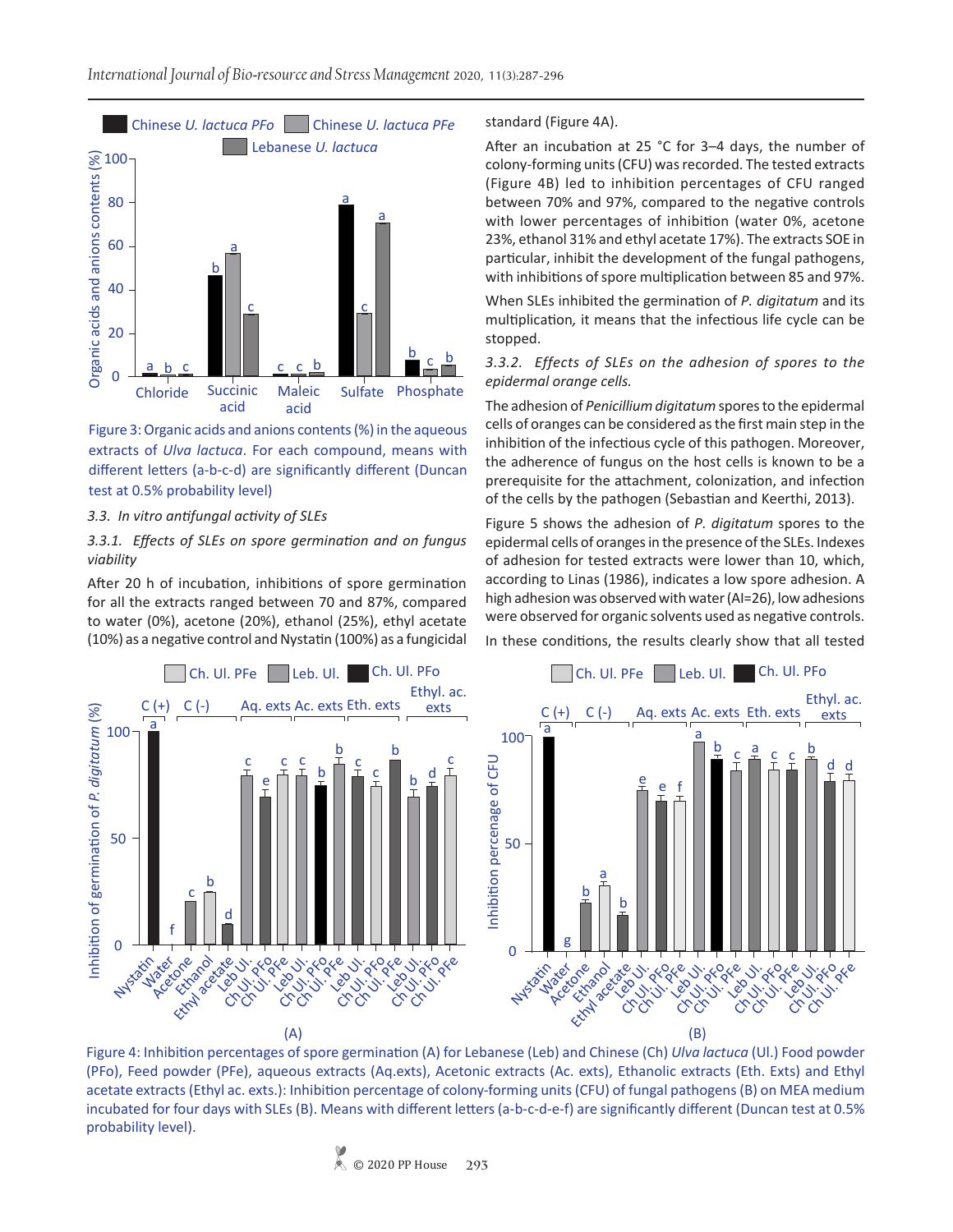

Adhesion index (AI)

Figure 5: The adhesion index of *P. digitatum* to the orange epidermal cells in the presence of SLEs. Means with different letters are significantly different (Least significant difference LSD= 1.8, Duncan test at 0.5% probability level)

*Ulva lactuca* liquid extracts (SLEs) have an inhibitory activity towards the adhesion of *P. digitatum* spores.

# *3.4. Disk diffusion test*

The antifungal activities of different extracts were assessed against the fungal strain *Penicillium digitatum* by evaluating the inhibition zone diameter (mm). According to Table 3, extracts had inhibition zones ranged from 11 mm to 16 mm, above the limit value defined by Drouhet and Dupont (1976) for a positive sample (10 mm). The different extracts (SAE, SOE and fractions) exhibited higher antifungal activities than their standard solvent. The ulvans fractions showed the highest inhibition zone diameters for the three samples of *U. latuca*. Acetonic extracts showed higher inhibition zones than for the separated chlorophyll fractions*,* meaning that the detected activity is due to other molecules than chlorophylls.

Finally, antifungal activities were detected for the extracts from *Ulva Lactuca*; the inhibition of the spore adhesion was found in particular for acetonic and ethanolic extracts, while the inhibition of spore multiplication was shown more particularly for aqueous extracts. We can assume that active compounds are present in the different extracts, these molecules acting on one of the fungi development steps.

# **4. Conclusion**

Despite their different compositions, the extracts (SAE or SOE) from *Ulva lactuca* exhibited antifungal activities linked to

their contents in polar or low-polar molecules, among them, pigments, polysaccharides, lipids and organic acids. The levels of inhibition observed towards the fungi species *Penicillium digitatum* give promising indications for the development of alternative formulations to chemical fungicides, involving marine natural sources.

# **5. Further Research**

Further research focuses on *in vivo* tests with formulated extracts sprayed on citrus peels, in order to check the performances and to promote their industrial development. Moreover, additional studies aiming to elucidate the mechanisms for the inhibition of the germination of *P. digitatum* are in progress.

# **6. References**

- Bhagavathy, S., Sumathi, P., Bell, I.J.S., 2011. Green algae *Chlorococcum humicola-a* new source of bioactive compounds with antimicrobial activity. Asian Pacific Journal of Tropical Biomedicine 1(1), S1−S7.
- Briand, X., Cluzet, S., Dumas, B., Esquerre-Tugaye, M.T., Salamagne, S., 2010. Ulvans as activators of plant defense and resistance reactions against biotic or abiotic stresses. U.S. Patent No. 7, 820, 176. Washington, DC: U.S. Patent and Trademark Office.
- Chakraborty, S., Santra, S.C., 2008. Biochemical composition of eighth benthic algae collected from Sunderban. Indien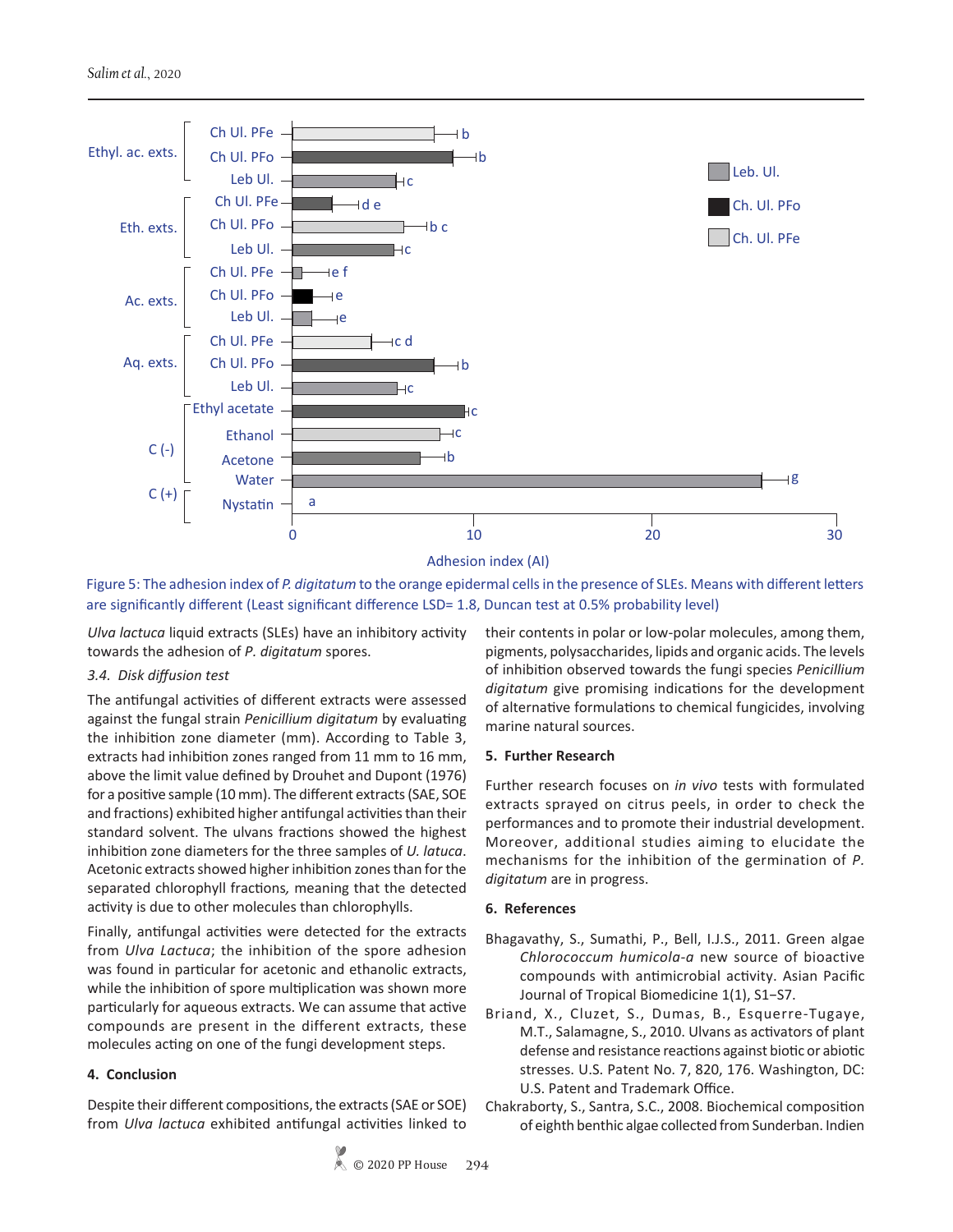Journal of Marine Sciences 373*,* 329−332.

- Chbani, A., Mansour, R., Mawlawi, H., Gmira, N., 2013. *In vitro* and in vivo evaluation of anti-phythopathogenic activity and anti-adhesive properties of three Macro Algae against *Penicillium digitatum*. Science Lib Journal 5, 1−23.
- Chbani, A., Mawlawi, H., 2014. Fabrication d'un produit biocide à partir d'une algue verte contre *Penicillium digitatum*, champignon responsable des moisissures des Agrumes. Patent: Brevet d'invention. No. 10469.
- Chiu, Y.H., Chan, Y.L., Li, T.L., Wu, C.J., 2012. Inhibition of Japanese encephalitis virus infection by the sulfated polysaccharide extracts from *Ulva lactuca*. Marine Biotechnology 14(4), 468−478.
- D'Aquino, S., Fadda, A., Barberis, A., Palma, A., Angioni, A., Schirra, M., 2013. Combined effects of potassium sorbate, hot water and thiabendazole against green mould of citrus fruit and residue levels. Food Chemistry 141(2), 858−864.
- Drouhet, E., Dupont, B., 1976. Fungal and parasitic infections during immunosupressive treatment. Pathologiebiologie 24(2), 99.
- Godos, J., Marventano, S., Mistretta, A., Galvano, F., Grosso, G., 2017. Dietary sources of polyphenols in the Mediterranean healthy Eating, Aging and Lifestyle (MEAL) study cohort. International journal of food sciences and nutrition 68(6), 750−756.
- Hamed, S.M., El-Rhman, A.A., Abdel-Raouf, N., Ibraheem, I.B., 2018. Role of marine macroalgae in plant protection & improvement for sustainable agriculture technology. Beni-Suef University Journal of Basic and Applied Sciences 7(1), 104−110.
- Holdt, S.L., Kraan, S., 2011. Bioactive compounds in seaweed: functional food applications and legislation. Journal of applied phycology 23(3), 543−597.
- Jimenez, E., Dorta, F., Medina, C., Ramirez, A., Ramirez, I., Pena-Cortes, H., 2011. Anti-phytopathogenic activities of macro-algae extracts. Marine drugs 9(5), 739−756.
- Karim, H., Boubaker, H., Askarne, L., Cherifi, K., Lakhtar, H., Msanda, F., Boudyach E.H., Aoumar, A.A.B., 2017. Use of Cistus aqueous extracts as botanical fungicides in the control of Citrus sour rot. Microbial pathogenesis 104, 263−267.
- Kimura, L.H., Pearsall, N.N., 1978. Adherence of *Candida albicans* to human buccal epithelial cells. Infection and Immunity 21(1), 64−68.
- Kinay, P., Mansour, M.F., Gabler, F.M., Margosan, D.A., Smilanick, J.L., 2007. Characterization of fungicideresistant isolates of *Penicillium digitatum* collected in California. Crop Protection 26(4), 647−656.
- Kosanic, M., Rankovic, B., Stanojkovic, T., 2015. Biological activities of two macroalgae from Adriatic coast of Montenegro. Saudi Journal of Biological Sciences 22(4), 390−397.
- Lahaye, M., Robic, A., 2007. Structure and functional properties of ulvan, a polysaccharide from green seaweeds. Biomacromolecules 8(6), 1765−1774.
- Lai, K., Chen, S., Hu, M., Hu, Q., Geng, P., Weng, Q., Jia, J., 2012. Control of post-harvest green mold of citrus fruit by application of endophytic *Paenibacillus polymyxa* strain SG-6. Post-harvest Biology and Technology 69, 40−48.
- Li Destri Nicosia, M.G., Pangallo, S., Raphael, G., Romeo, F.V., Strano, M.C., Rapisarda, P., Schena, L., 2016. Control of post-harvest fungal rots on citrus fruit and sweet cherries using a pomegranate peel extract. Post-harvest Biology and Technology 114, 54−61.
- Linas, M.D., 1986. Etude in vitro des proprietes d'adhesion de Candida albicans et de Torulopsis (Candida) glabrata aux cellules epitheliales humaines. D.E.R.B.H. Universite Claude Bernard. Lyon.
- Merillon, J-M, Riviere, C., 2018. Natural Antimicrobial Agents; Natural agents inducing plant resistance against pests and diseases.121−159. SDEB book series, vol.19, Springer.
- Moretto, C., Cervantes, A.L., Batista Filho, A., Kupper, K.C., 2014. Integrated control of green mold to reduce chemical treatment in post-harvest citrus fruits. Scientia horticulturae 165, 433−438
- Pangestuti, R., Kim, S.K., 2011. Biological activities and health benefit effects of natural pigments derived from marine algae. Journal of functional foods 3(4), 255−266.
- Prat. R., 2007. Experimentation en biologie et physiologie vegetale », Herman Editeurs. Paris.
- Paulert R., Talamin V., Cassolato J.E.F., Duarte M.E.R., Noseda M.D ;, Smania A.,Stadnik M.J., 2009. Effects of sulfated polysaccharides and alcoholic extracts from green seaweeds *Ulva faciata* on anthracnose severity and growth of commun bean (*Phaseolus vulgaris* L.) 116(6), 263−270.
- Ramkissoon, A., Ramsubhag, A., Jayaraman, J., 2017. Phytoelicitor activity of three Caribbean seaweed species on suppression of pathogenic infections in tomato plants. Journal of Applied Phycology 29(6), 3235−3244.
- Sebastian, A.P., Keerthi, T.R., 2013. Adhesion and cell surface properties of wild species of spore formers against enteric pathogens. Asian Pacific journal of tropical medicine 6(2), 110−114.
- Sharma, R.R., Singh, D., Singh, R., 2009. Biological control of post-harvest diseases of fruits and vegetables by microbial antagonists: A review. Biological Control 50(3), 205−221.
- Shobier, A.H., Ghani, S.A.A., Barakat, K.M., 2016. GC/MS spectroscopic approach and antifungal potential of bioactive extracts produced by marine macroalgae. The Egyptian Journal of Aquatic Research 42(3), 289−299.
- Spadaro, D., Droby, S., 2016. Development of biocontrol products for post-harvest diseases of fruit: the